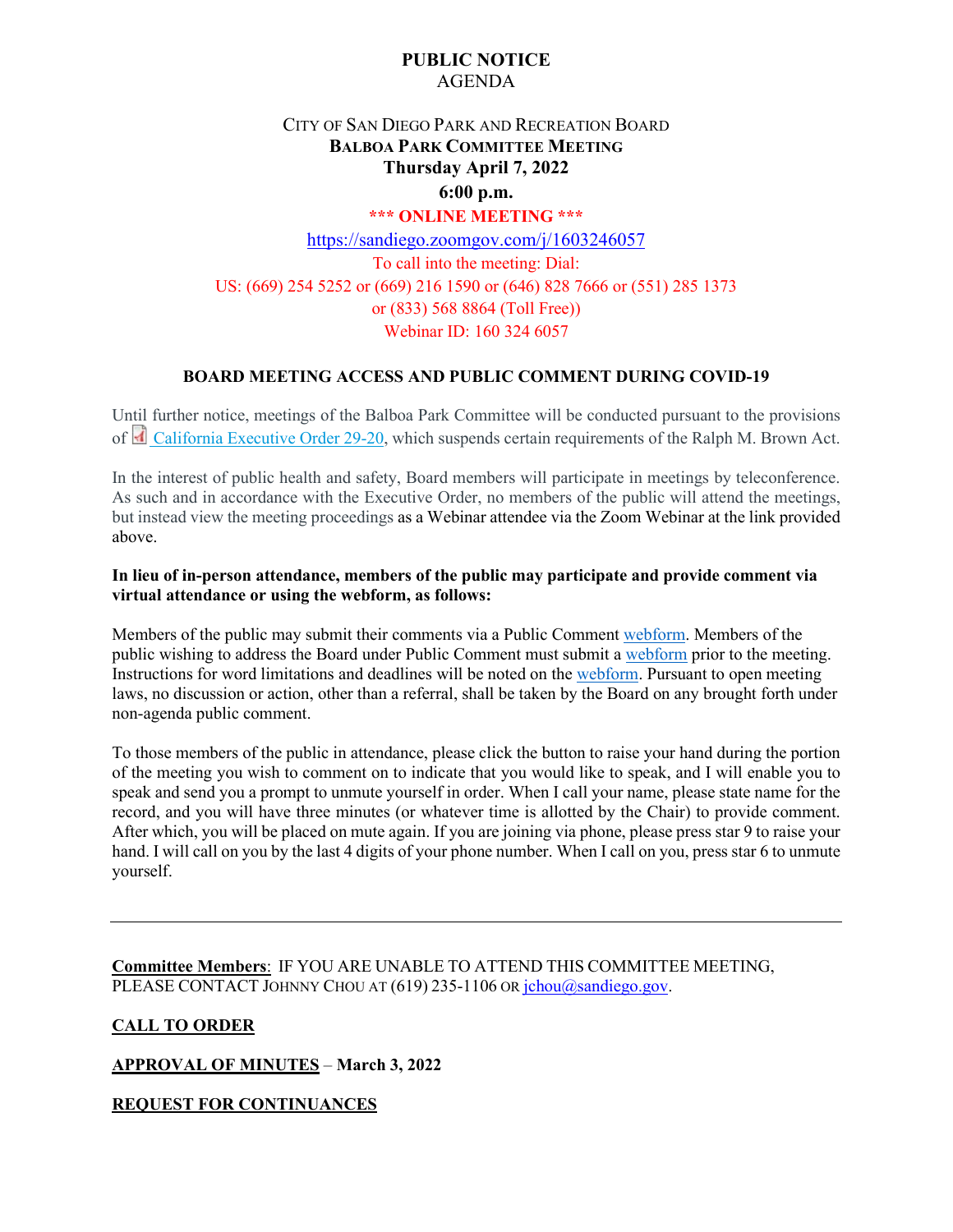**NON- AGENDA PUBLIC COMMENTS** This portion of the agenda provides an opportunity for members of the public to address the Committee on items of interest within the jurisdiction of the Committee. (Comments relating to items on today's Agenda are to be taken at the time the item is heard.)

(Time allotted to each speaker is determined by the Chair; however, comments are limited to no more than three (3) minutes **total per subject** regardless of the number of those wishing to speak. Submit requests to speak to the City staff **prior** to the start of the meeting. Pursuant to the Brown Act, no discussion or action, other than a referral, shall be taken by the Committee on any issue brought forth under "Non-Agenda Public Comment.")

### REQUEST FOR ITEMS TO BE PLACED ON CONSENT AGENDA

The Chair may entertain a motion by any Board Member to approve any agenda item as consent when no speaker slips have been submitted in favor or in opposition to the item. Items approved on consent are approved in accordance with staff's recommendation as reflected on the agenda and described in the Staff Report to the Balboa Park Committee, unless otherwise noted in the motion.

### **CHAIRPERSON'S REPORT** – Molly Chase

### **STAFF REPORT**

City Council Third District – Codi Vierra San Diego Police Department Sergeant – Tyler Hamby Assistant Deputy Director – Christina Chadwick Balboa Park District Manager – Johnny Chou Balboa Park Operations District Manager – Victor Nava

**BALBOA PARK NON-PROFIT PARTNER UPDATES** (Time allotted to each speaker is determined by the Chair; however, comments are limited to no more than three (3) minutes)

Forever Balboa Park– Jackie Higgins Balboa Park Cultural Partnership – Peter Comiskey Committee of 100 – Ross Porter Save Starlight – Steve Stopper

### **ACTION ITEMS**

**Consent** (These items are adopted without discussion; they can be moved to adoption by any committee member.)

#### **101. San Diego Track Club-57th Tom Bache III Balboa 4 Mile Cross Country Race.** Presenter: Charlie Gamble, Event Coordinator

The event is requesting to add a host and alcohol sales component, which will require a beer garden to be added their annual event. The event is scheduled for Saturday, September 3, 2022. Hours of the beer garden will be 7:00 a.m. – 11:00 a.m.

**Staff Recommendation:** To approve the request for San Diego Track Club to have beer garden component added to their Special Event permit.

**102. Making Strides Against Breast Cancer Walk.** Presenter: Linda Dejauregui, American Cancer Society, Development Manager. The organization is requesting to change the site location from 6th Ave. & Laurel to Park Boulevard and Presidents Way Lawn and change the route of their walk from a 5K to a 2 mile walk on Sunday, October 16, 2022 from 5:00 a.m. – 9:30 a.m. Set-up will begin the day before at 9:30 a.m. and breakdown of equipment to occur on the same day as the event ending at 2:00 p.m.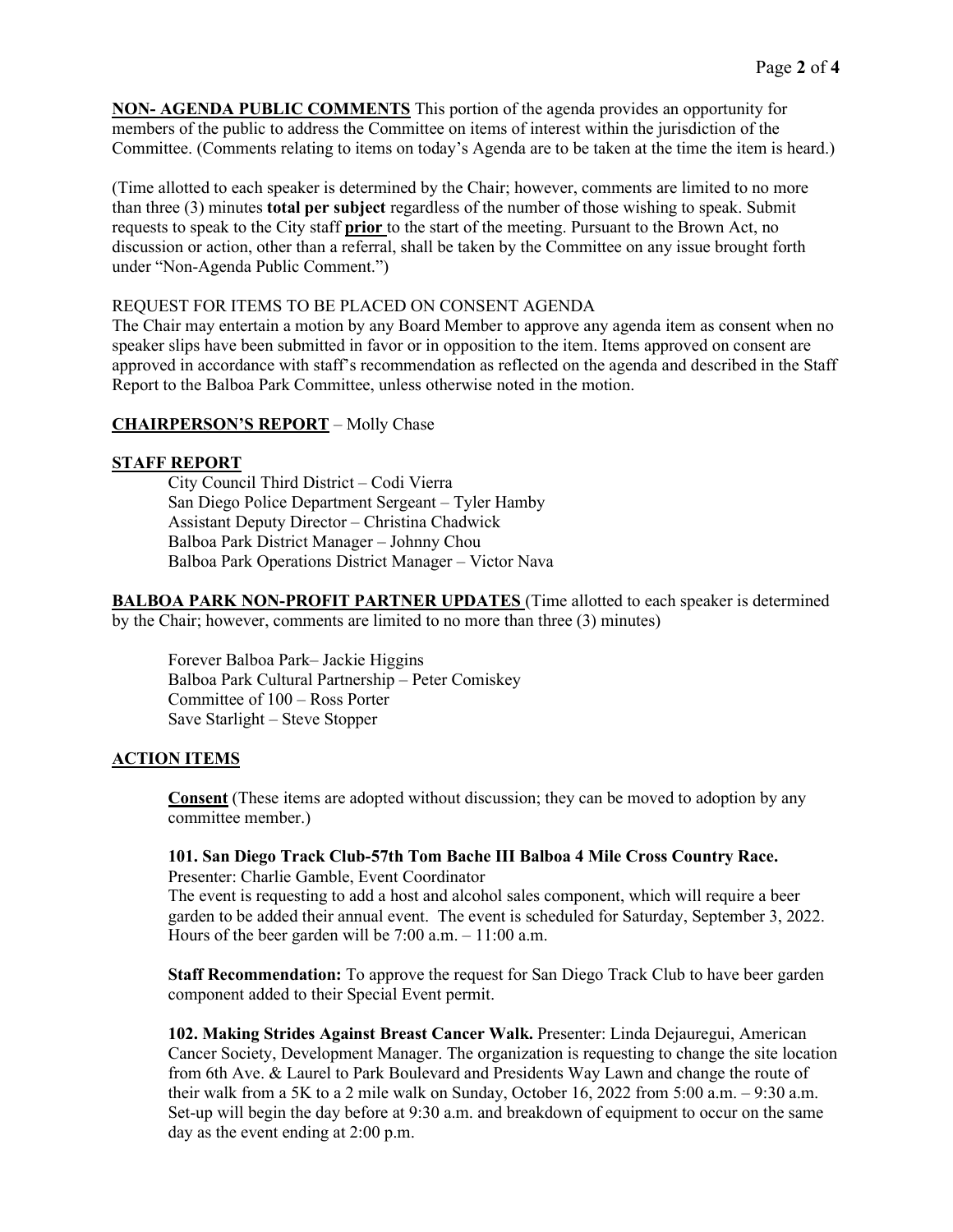**Staff Recommendation:** To approve the request for the location change and route change for 2022 and re-evaluate for future dates with increased attendance.

**103. Rock'n'Roll 5K and Route Change.** Presenter: Meryl Leventon, Race Director The organizers of the Rock'n'Roll 5K are requesting to host the 5K and make the permanent change of the route for the event on Saturday, June 4, 2022. The race will have a start time of 7:00 a.m. at Presidents Way and Park Blvd. and end time of 8:30 a.m. on Balboa Drive, south of Olive Street. The parking lots will reopen by 7:45 a.m. and the Cabrillo Bridge will reopen by 8:00 a.m.

**Staff Recommendation:** To approve the request for the location and route change. The early start time and finish line on the West Mesa will provide street access and parking to minimize impact to visitors and institutions.

**Adoption** (Each adoption item requires individual action; they can be moved to consent by action of the committee.)

### **201. None**

**Special Events** (Special Events that require road or plaza closures or will potentially impact park and/or institution operation, are brought to the Committee for a formal recommendation. They can be moved to consent by action of the committee.)

#### **301. None**

**WORKSHOP ITEMS** (No action taken; subject discussed by the committee and staff.)

**401. Proposed Creation of Design Review Assistance Subcommittee for Balboa Park** Presenter: Andy Fields, Director, Christina Chadwick, Assistant Deputy Director, Parks and Recreation Department

### **INFORMATION ITEMS**

### **501. IBA Budget Explainer Presentation**

Presenter: Baku Patel and Charles Modica, Fiscal & Policy Analysts, Office of Independent Budget Analyst, City of San Diego

### **SUB-COMMITTEE REPORTS –** None

#### **COMMITTEE MEMBERS REPORTS –** None

### **ADJOURNMENT**

**Notice of Next Balboa Park Meeting:** May 5, 2022

6:00 P.M. Virtual Meeting

**NOTICE POSTED Notices of the Balboa Park Committee Meetings are posted at:** Balboa Park Administration Building

2125 Park Blvd. San Diego, CA 92101